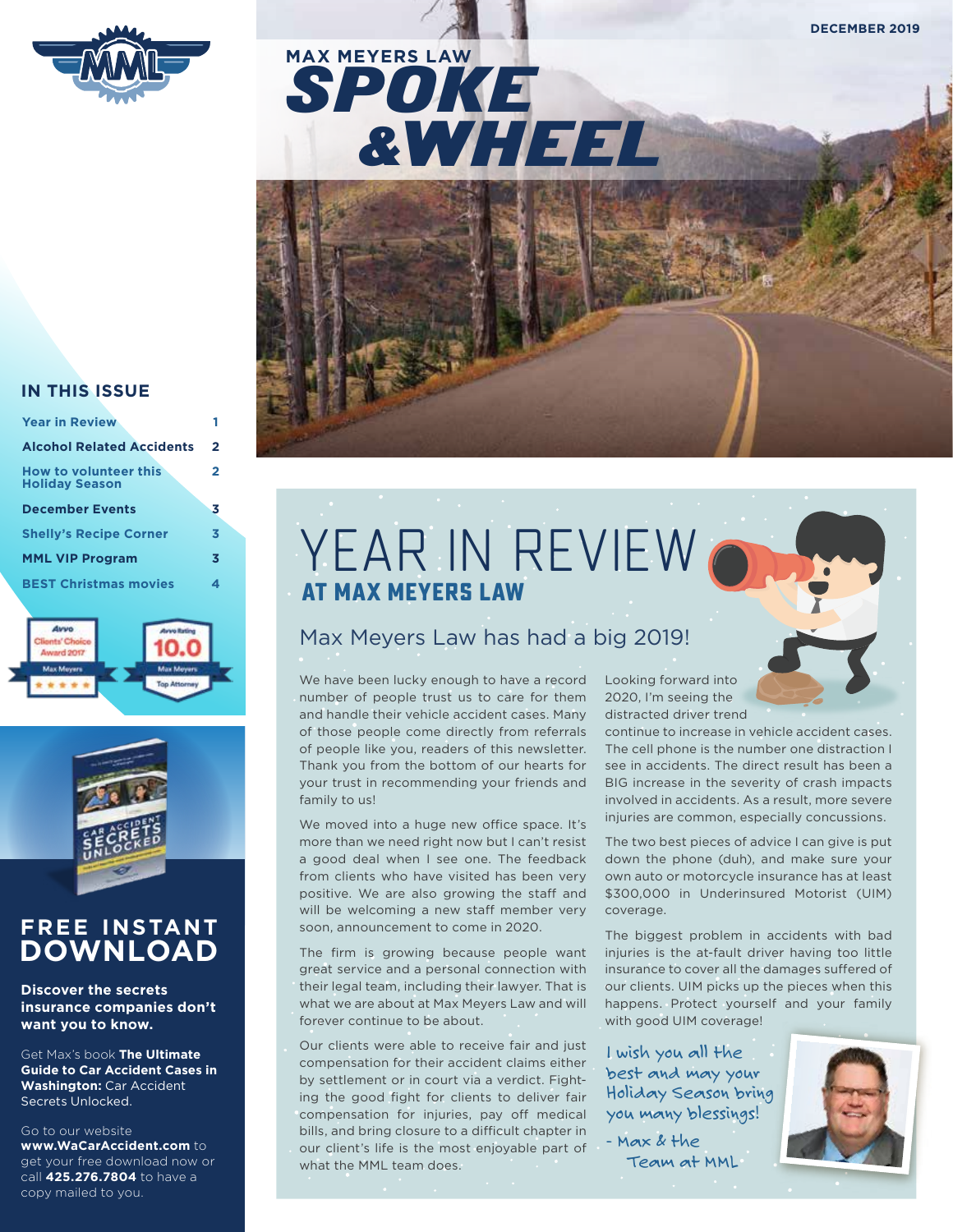## **Alcohol-Related Accidents DURING THE HOLIDAYS**

The holidays can be a dangerous time to be on the road, with winter road conditions, fatigue, distractions, more traffic, and higher alcohol consumption all common during the holidays. Law enforcement in Washington state takes drinking and driving seriously. Prosecutors filed **2,157 DUI cases in December of 2015 alone**. There were over 26,000 driving under the influence of alcohol and other drugs cases in Washington courts in 2015.

The alcohol-related accident rate statistics nationwide are staggering. **Almost 20 percent**  of the traffic crashes that take the lives of **children in America involve alcohol**. Around 30 percent of all traffic fatalities in Washington have at least one driver over the legal limit for alcohol. In fact, nearly 20 percent of Washington road deaths had drivers whose blood alcohol content (BAC) of 0.15, which is almost twice the legal limit.

While Washington's fatal traffic accident rate is a little lower than the national average, the holidays see a spike in collisions. December has the highest rate of car crashes in Washington state, with over 400 per day. In 2015, there were 1,349 collisions over the Thanksgiving weekend, 843 around Christmas, and 882 during the New Year's holiday.

#### HOW CAN I AVOID AN ALCOHOL-RELATED CRASH DURING THE HOLIDAYS?

Regardless of how many advertising and public awareness campaigns there are every year, there will still be people who get behind the wheel after drinking. With impaired drivers on the road and a few parties on your calendar, is it possible to have fun during the holidays and stay safe? Yes, it is, if you follow these important safety tips:

#### BE PRO-ACTIVE.

Take actions that can save someone's life.

• When you see a driver who appears to be under the influence of alcohol or other drugs, pull over at a safe spot and call 9-1-1. Report the license plate number as well as the color, make, model and other details about the vehicle. Tell the 9-1-1 operator the location and direction the car was traveling.

• Take the keys of someone who has had too much to drink. If you are not comfortable doing this and you are at a public venue, tell the server or bartender. They have plenty of experience dealing with people who are intoxicated.



• Never get behind the wheel when you have been drinking and do not get in the car with a driver who has been consuming alcohol.

#### PLAN AHEAD.

When a holiday event is coming up and you expect to drink alcohol, make arrangements to get home safe. Depending on your budget and how many people will be splitting the cost with you, some options for getting home include:

• Renting a party bus or limousine for the evening. With enough people pitching in, these options can be surprisingly affordable.

• If you do not already have one, set up an Uber, Lyft or other ride-sharing account and install the app on your cell phone so you can easily call for a ride when you are ready to go home.

• Put the phone number of several taxi companies in your cell phone to make it convenient to take a cab home.

• Look up the hours and routes for public transportation at the time you expect to be going home from the event.

#### HOW CAN I FILE A CLAIM IN A DRUNK DRIVER CASE?

Unfortunately, this holiday season some innocent people may be the victims of drunk drivers. What should you do if you are in a crash with a drunk driver?

First, call 911. The police will arrive to create an accident report. If the officer suspects alcohol consumption, he or she will evaluate the suspected drunk driver's impairment. Results from a Breathalyzer or other alcohol test may not only be a factor in any criminal case against the drunk driver, but could be vital evidence in a civil case if you pursue legal action against the drunk driver to recover compensation for injury-related expenses and losses.

Second, talk with a lawyer about filing a claim for your injuries. Alcohol-related accident injury claims may be more complicated than standard accident claims, as they may require getting BAC results and other reports to prove impairment and liability.

#### **CALL MAX MEYERS LAW IF YOU WERE HURT BY A DRUNK DRIVER.**

Max Meyers Law PLLC handles drunk driver traffic-related accident claims. Call us today at **425-276-7804** and we will set up your free consultation.

# **HOW TO VOLUNTEER this Holiday Season**



#### Are you looking for a way to give back this holiday season?

There are so many people in need of your time and giving spirit, but they may not be able to ask for your help. The HuffPost published a great article with several ways that you and your family can give back to those in need this holiday season.

**Deliver A Meal** – Share a meal with a lonely person in need this holiday season when you sign up with the Meals on Wheel's food delivery program.

#### **www.meals-on-wheels.com**

**Sponsor A Needy Family** – Put food on the table for a family that doesn't have the means to do so when you volunteer with Family-to-family.org, an organization that matches you with a household in need. **www.family-to-family.org**

**Volunteer For Vets** – Find out how you can thank the veterans who put their lives on the line for our safety by visiting the Department of Veteran Affairs.

#### **www.volunteer.va.gov/apps/VolunteerNow**

**Help The Homeless** – At a time when warm homes and family gatherings are common, the homeless are left feeling particularly isolated.The National Coalition for the Homeless offers a number of ways for volunteers to combat homelessness by serving food at shelters, building homes, or offering job training.

#### **www.nationalhomeless.org/want\_to\_help**

**Visit A Senior** – More than 50 percent of senior citizens in nursing homes never get visitors, according to the Senior Source. Bring a sense of family to someone who doesn't have one, when you volunteer by contacting your local nursing homes.

**Show Some Puppy Love** – Get a warm-fuzzy feeling when you volunteer with furry, loyal creatures who are waiting to find the perfect home. Find an animal shelter that needs your help!

**www.petfinder.com/animal-shelters-and-rescues/ search**

How do you give back during the holidays? MML wants to know! Send us an email letting us know how you like to give back to **dawn@maxmeyerslaw.com**.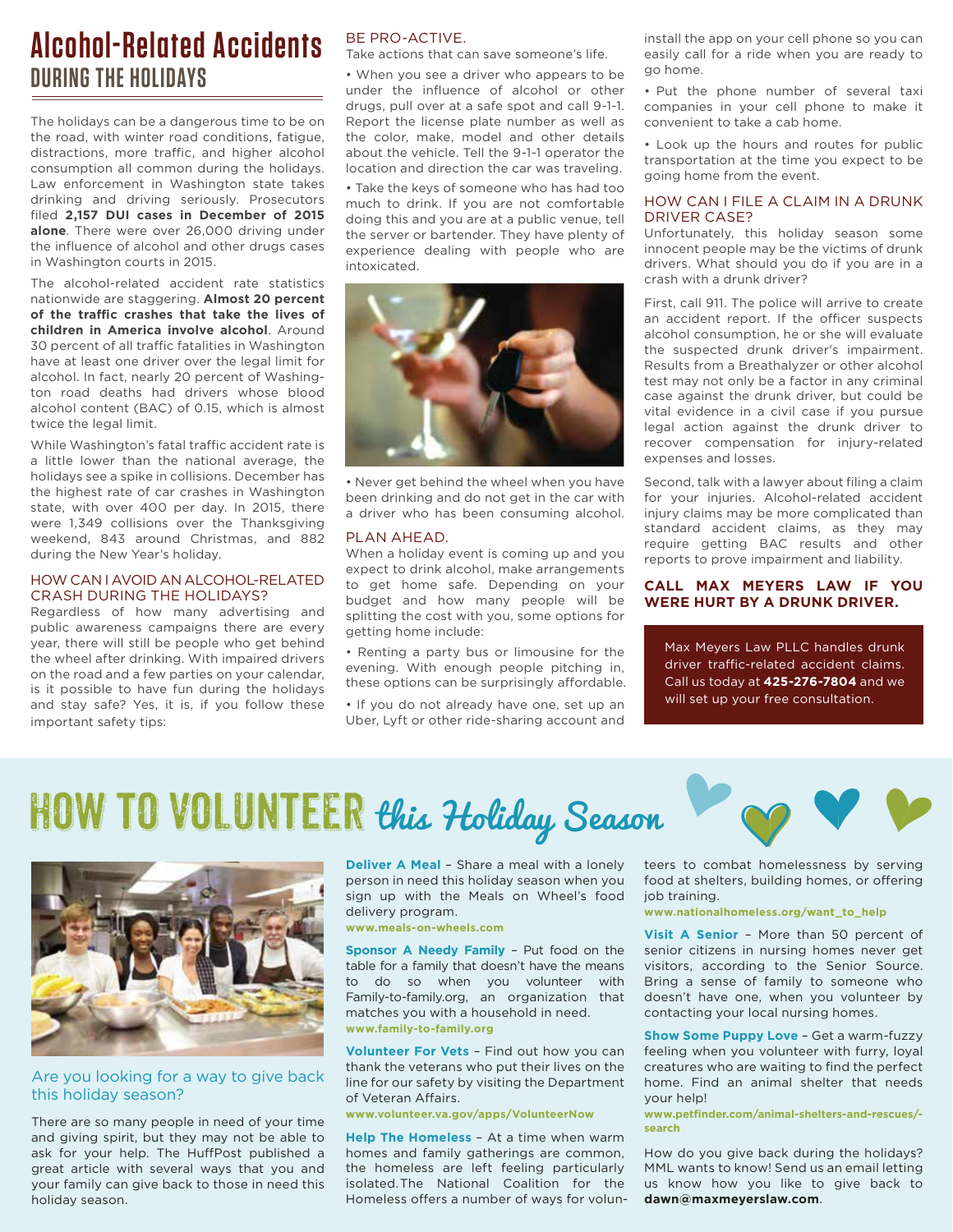# DECEMBER

#### **TOUR ARTIST'S STUDIOS DEC 6 - 8**

Shop from 22 artists at 6 studios who make clothing, jewelry, glass, ceramics, prints, and more on Seattle Sampling Artists' Studio Tour.

Visit **www.seattlesampling.com** for more details.

#### **CRAFT SHOW DEC 7 - 8**

Shop for hand-crafted clothing, jewelry, toys, stationery, art, candles, housewares, and food at Urban Craft Uprising Winter Show in the Exhibition Hall at Seattle Center. Repeats in June.

Visit the **www.urbancraftuprising.com/ucu** for more details.

#### **GREEN LAKE LIGHTS DEC 14**

Take a walk following glowing luminaries on the Green Lake Pathway of Lights, which includes live music at four locations, rain or snow or stars. Free.

Visit **www.facebook.com/events/311897509641715** for details.

#### **CHARLES DICKENS FESTIVAL DEC 14**

Dickens Festival at Stadium has characters in Victorian costumes, puppet shows, dressed up dogs, music, drums, and dancers in Tacoma's Stadium District. Also visit Victorian Holiday Festival at the botanical conservatory via horse carriage rides.

Details at **www.dickensfestival.net**.

#### **NATIVE CRAFT FAIR DEC 20 - 22**

Shop for art prints, clothing, jewelry, woodworking, drums, and lunch at Native Art Mart at Daybreak Star Indian Cultural Center in Discovery Park. Free.

Visit **www.unitedindians.org/events/art-markets** for details.

#### **HOLIDAY RUN DEC 21**

You're welcome to dress for the holidays when you join the Holiday Fun Run (5K, 10K, 15K), followed by hot chocolate and cider at Magnuson Park.

Visit **www.facebook.com/events/1942810382690664** for more information.

#### **JINGLE BELL RUN - TACOMA DEC 24**

Run or walk 3 miles at the Jingle Bell Run at Wright Park in Tacoma. Costumes are welcome.

Visit **www.metroparkstacoma.org/event/jingle-bellrun-1030-am**.

#### **JAZZ SHOW DEC 29**

Sacred Music by Duke Ellington features the Seattle Repertory Jazz Orchestra, plus guest vocalists, a gospel choir, and tap dancers at Town Hall Seattle.

Visit **www.earshot.org/ellingtons-sacred-music** for more details.

## Shelly's RECIPE CORNER

# EASY SUGAR COOKIES **Max Meyers Law**

#### **Ingredients:**

1 cup unsalted butter softened to room temperature

1 cup sugar

- 1 1/2 teaspoons vanilla extract
- 1 large egg
- 2 1/2 cups all-purpose flour

3/4 teaspoon baking powder

3/4 teaspoon salt

#### **Directions:**

Combine butter and sugar in the bowl of a stand mixer (or in a large bowl and use an electric hand mixer) and beat until creamy and well-combined. Add egg and vanilla extract and beat until completely combined.

In a separate, medium-sized bowl, whisk together flour, baking powder, and salt. Gradually add dry ingredients into wet until completely combined.

Lay out a large piece of plastic wrap and transfer approximately half of the dough onto the wrap (dough will be quite sticky at this point, that's OK!). Cover with clear wrap and mold into a disk. Repeat with remaining cookie dough in another piece of cling wrap. Transfer dough to refrigerator and chill for at least 2-3 hours.

Once dough has finished chilling, preheat oven to 350F and line a baking sheet with parchment paper. Set aside.

Generously dust a clean surface with flour and deposit one chilled cookie dough disk onto the surface. Lightly flour the dough and roll out to 1/8" (for thinner, crispier cookies) or 1/4" (for thicker, softer cookies). Continue to add flour as needed both on top of and beneath the dough so that it doesn't stick.

Use cookie cutters to cut out shapes and use a spatula to transfer shapes to prepared baking sheet.

Bake at 350F for 9-10 minutes, or until edges just begin to turn lightly golden brown. Allow cookies to cool completely on cookie sheet before moving and frosting. Enjoy!



# **VIP Program**

### BECOME A VIP MEMBER TODAY!

Take advantage of great benefits.

**Insurance Policy Review**

**Notary Service**

**Complimentary 15 minute consultation**

**Great contests and giveaways!** 

Email Dawn at **dawn@maxmeyerslaw.com** or visit our website at **MaxMeyersLawVIP.com**!